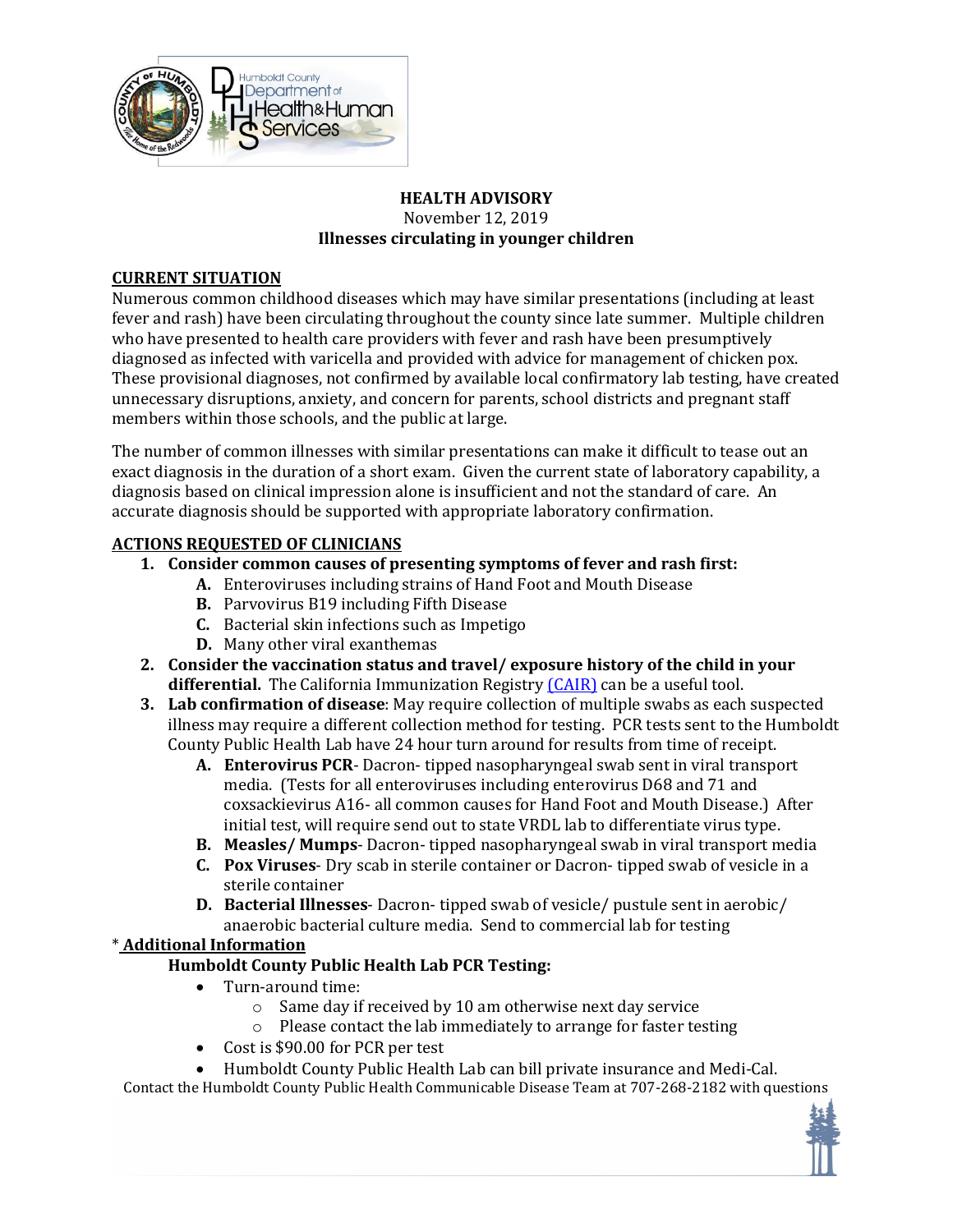

Н

Н

Poxvirus PCR Testing: Varicella-Zoster(Chickenpox), Variola (Smallpox), & non-smallpox poxvirus **!! If smallpox (Variola virus) is suspected consult the Humboldt County Public Health Department (707) 268-2179 to determine the level of risk associated with the patient and the level of precautions to be used in handling clinical specimens!! ACCEPTABLE SPECIMEN TYPES AND SPECIMEN COLLECTION**

- **Testing Rationale:** Collect appropriate specimens to confirm the cause of infection in patients presenting with acute vesicular or pustular rash illness. Testing can be performed by the Humboldt County Public Health Laboratory (HCPHL) to confirm Varicella (VZV), or non-smallpox poxvirus, and/or to rule out Variola virus infection (smallpox) as the cause of infection. Collect specimen as soon as possible after illness onset.
- **Preferred Specimens:**
	- o **Scabs:** If lesions have crusted over, scabs provide an excellent source of viral DNA. Lift scab from skin using the beveled point of a 26-gauge needle. Transfer scab to sterile container. **Do not place in viral transport medium (VTM). Transport at ambienttemperature.**
	- o **Swabs:** Unroof a vesicle using a sterile 26-gauge needle. Using a sterile swab, scrub the base of the lesion vigorously enough to ensure that cells from the lesion are collected. Place swab, (breaking off stick if necessary) into a sterile tube or container. **Do not place in viral transport media (VTM). Transport specimen at ambient temperature.**
- **Acceptable Specimens:**
	- $\circ$  While a dry swab placed into a sterile tube or container is preferred, the HCPHL will accept a specimen collected on a swab placed in VTM and refrigerated.

#### **TEST ORDER OPTIONS FOR THIS KIT**

- Fill out the Humboldt County Public Health Laboratory Requisition completely and legibly
- Either select "Molecular: **VZV PCR"** or indicate on the requisition under "LRN: BIOTERRORISM TESTING" that you are requesting Poxvirus testing.
- Label the specimen with the patient's full name, date of collection, and specimen source.
- Send copy of insurance card if insurance is to be billed

#### **SPECIMEN STORAGE & TRANSPORT**

- Dry scabs and swabs of lesions should be stored at ambient temperature.
- Swabs in viral transport media (VTM) should be refrigerated.
- Clinical specimens should be shipped at ambient temperature in appropriate packaging.
- All specimens should ideally be received ≤ 3 days from time of collection.
- Deliver to: Humboldt County Public Health Laboratory, 529 I St, Eureka, CA95501

#### **REJECTION CRITERIA**

- Incomplete specimen labeling/documentation
- Improperly stored specimens.
- Improper sample type such as cotton tipped vesicle swab.

#### **Additional Information**

Humboldt County Public Health Lab PCR turn-around time-Same day if received by 10 am otherwise next day service. Please contact the lab immediately to arrange for faster testing Cost is \$90.00 for PCR Humboldt County Public Health Lab can bill private insurance and Medi-Cal. For more collection kits and requisitions please contact HCPHL at (**707) 268-2179** Courier pick-up is provided by HCPHL; for pick-up, call (**707) 499-4513**